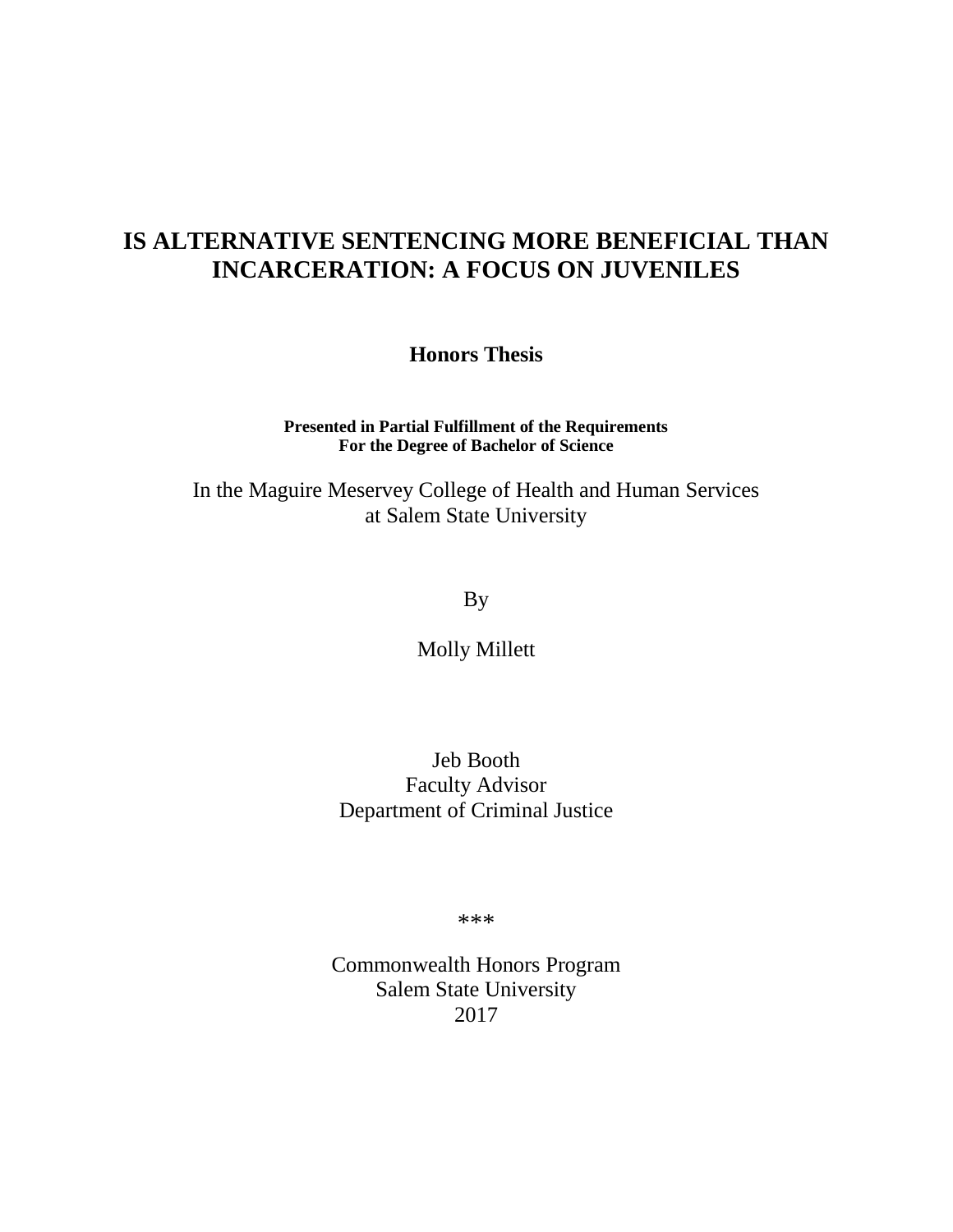# Table of Contents

- I. Introduction **1**
- II. Delinquency **1**
- III. Correlation of Delinquency **2**
- IV. Court Process **4**
- V. Sentencing **5**
	- a. Traditional Sentencing **5**
	- b. Non-traditional Sentencing **5**
		- i. Types of Alternative Sentencing **7**
- VI. Benefits **10**
- VII. Other Countries **13**
- VIII. Conclusion **14**
	- IX. References **16**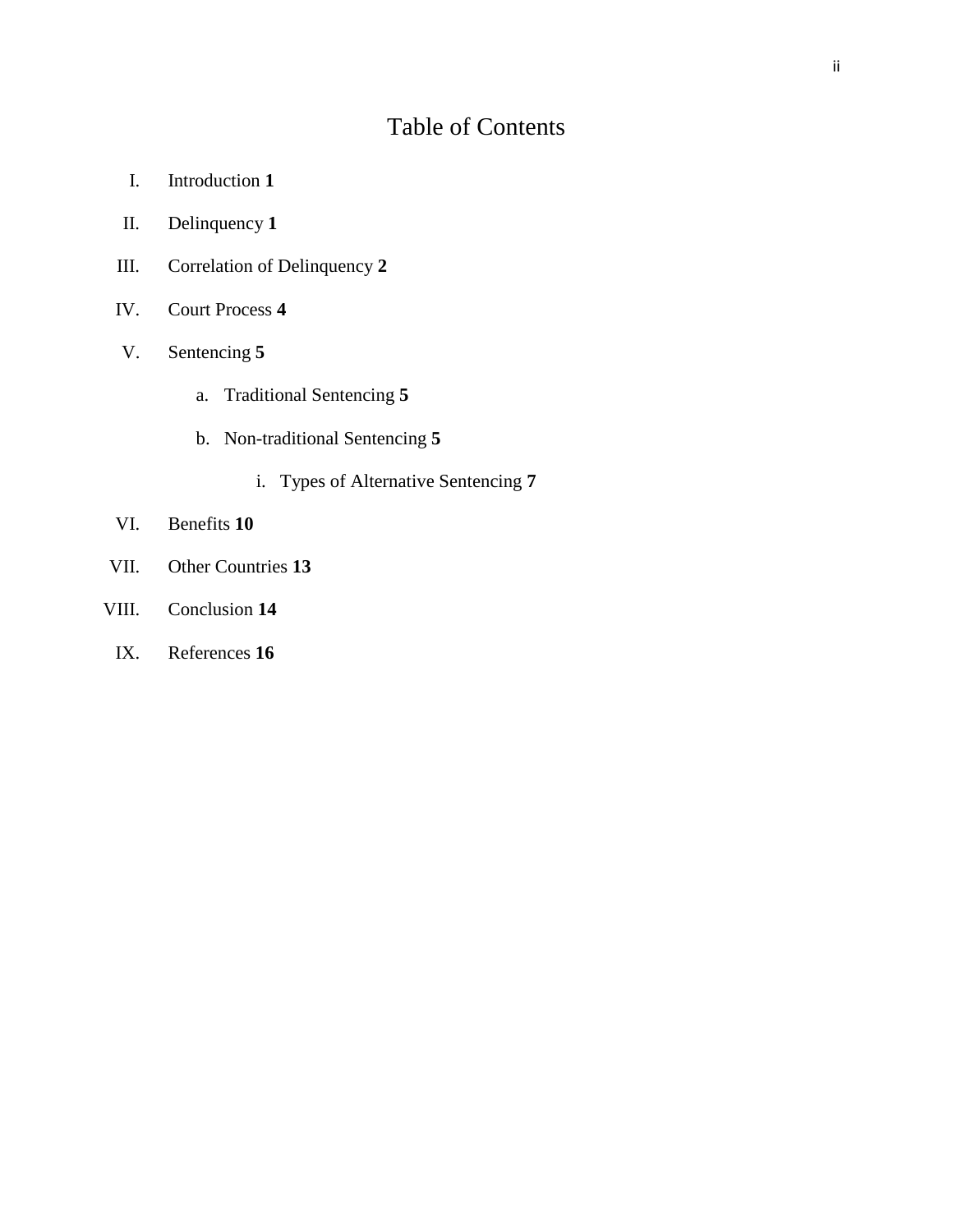# Acknowledgements

The completion of this thesis would not have been possible without the assistance of my advisor.

I would like to thank Professor Jeb Booth for his incredible support. His contributions are

sincerely appreciated and gratefully acknowledged.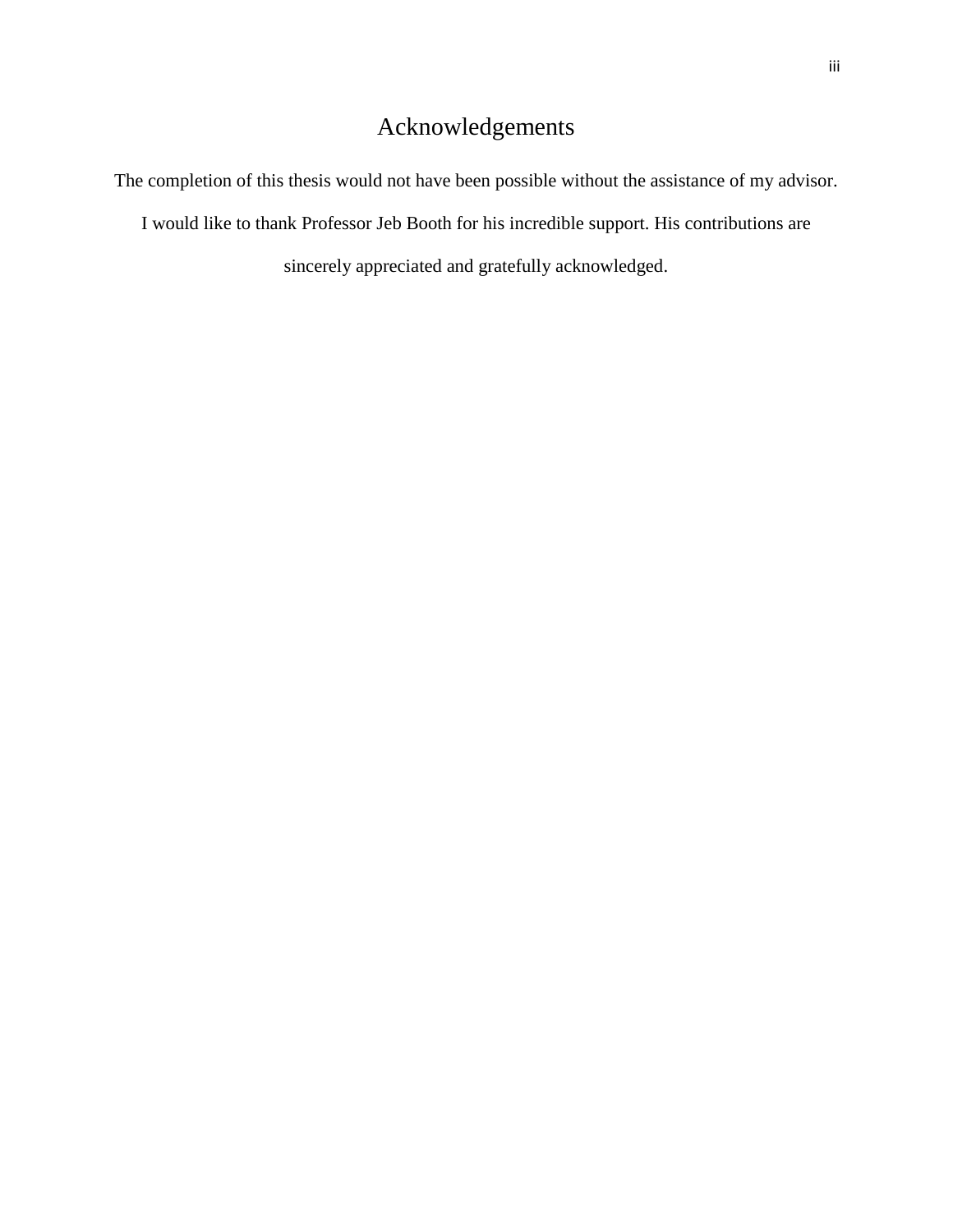### **Introduction**

The purpose of this thesis is to highlight some of the reasoning behind juveniles' criminal behavior, describe how they are processed through the criminal justice system, discuss different kinds of alternative sentencing, and show evidence of who/what these sentences benefit. I hope to educate the public and explain that although some sentences do not send a person to prison this does not mean they are not being punished for the offense they have committed. Alternative sentencing can satisfy the concept of punishment. These juveniles will not be "let off the hook" rather their punishment will be in a nontraditional way. Offenders who are young when they are sentenced will eventually be released and reenter society in their later years of life. Alternative sentencing allows for offenders to remain in society, in a monitored manner, thus giving them the opportunity to turn their life around not be isolated from society.

Would the use of alternative sentencing be more beneficial for young offenders due to their young age? They have an underdeveloped brain which can cause these juveniles to make bad decisions. These youth offenders have their whole life ahead of them and having prison on their record can have a negative impact on their future. Alternative sentencing is not only beneficial for juveniles but also for the community and the criminal justice system.



© National Center for Children in Poverty (www.nccp.org)<br>Juvenile Justice in the US: Facts for Policymakers

*Figure 1.* Population of juvenile arrest rates by category of crime (2008).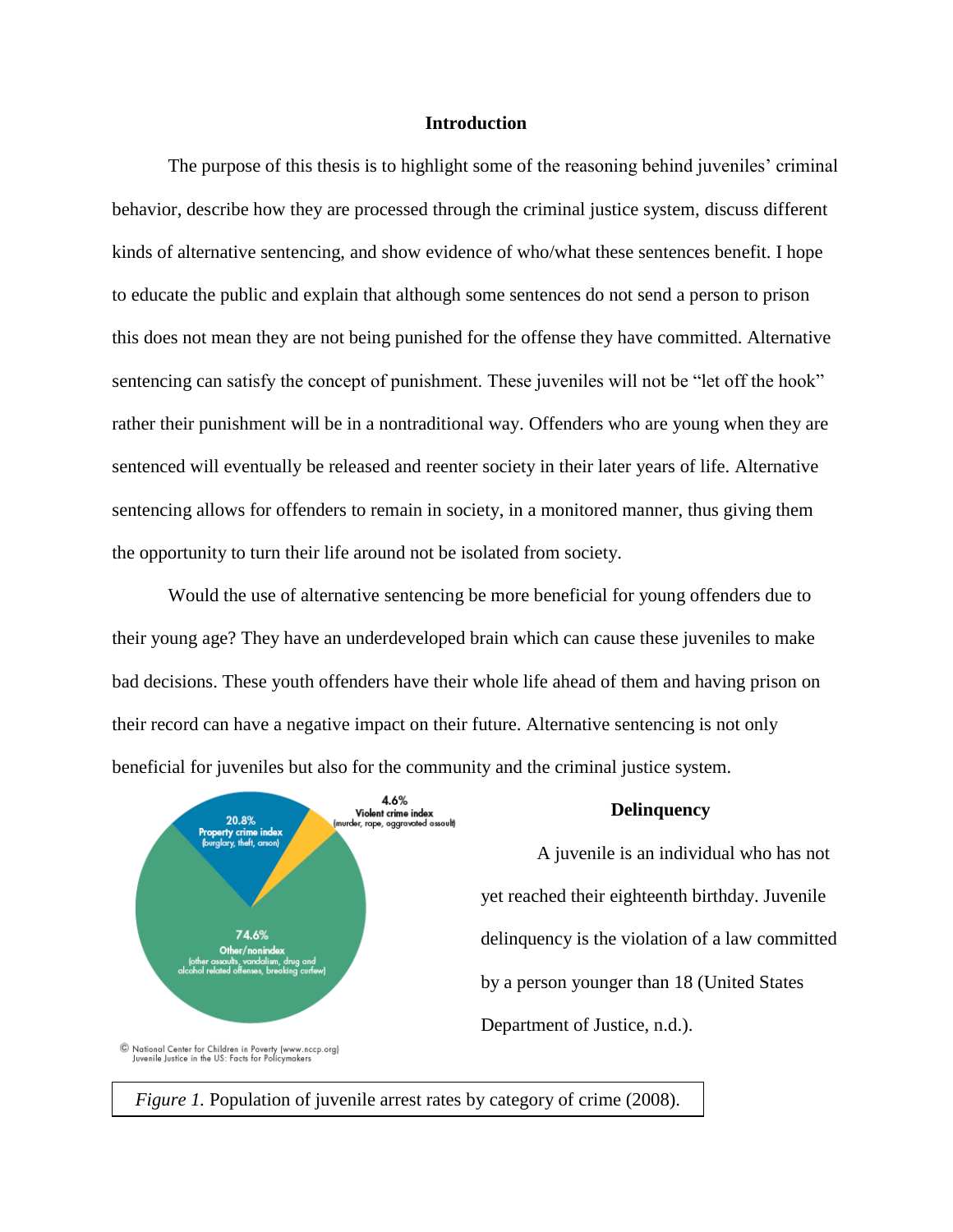The pie chart indicates juvenile arrests however self-reported data may show a different trend. These crimes in the chart are among the most serious (Office of Justice Programs, 2017).

The most common types of crime juveniles commit are vandalism, breaking curfew, and drug and alcohol related offenses. Other crimes committed by juveniles are motor vehicle theft and burglary. Robbery is the completed or attempted theft, directly from a person, of property or cash by force or threat of force, with or without a weapon, and with or without injury. Arson is a person's deliberate, willful, and malicious burning of a building or personal property. Vandalism is criminal damage to property. Motor vehicle theft is the stealing or unauthorized taking of a motor vehicle, including attempted thefts. Burglary is the unlawful or forcible entry or attempted entry of a residence (Office of Justice Programs, 2017).

#### **Correlation of Delinquency**

Risk factors are defined as different variables which can either increase or decrease the chance of a youth to commit crimes. Some risk factors include their socioeconomic status, peers, level of intelligence, and their upbringing. Unfortunately, the more risk factors a juvenile is exposed to the higher their chance is of becoming a criminal. Juvenile delinquents, in the system, are typically male rather than female because of the difference in treatment they receive by initial contact with law enforcement. Females are less likely to be formally arrested as well as the risk factors young females and males are exposed to are different (Thompson, 2016).

Not only are males more represented within the criminal justice system but minorities are also overrepresented. According to the Arizona Department of Juvenile Corrections, Hispanic youth were the most represented in the criminal justice system. Caucasian juveniles were second to Hispanic and preceded by African Americans. Although the data collected was from an Arizona juvenile corrections facilities, that is just one of the many states with a large amount of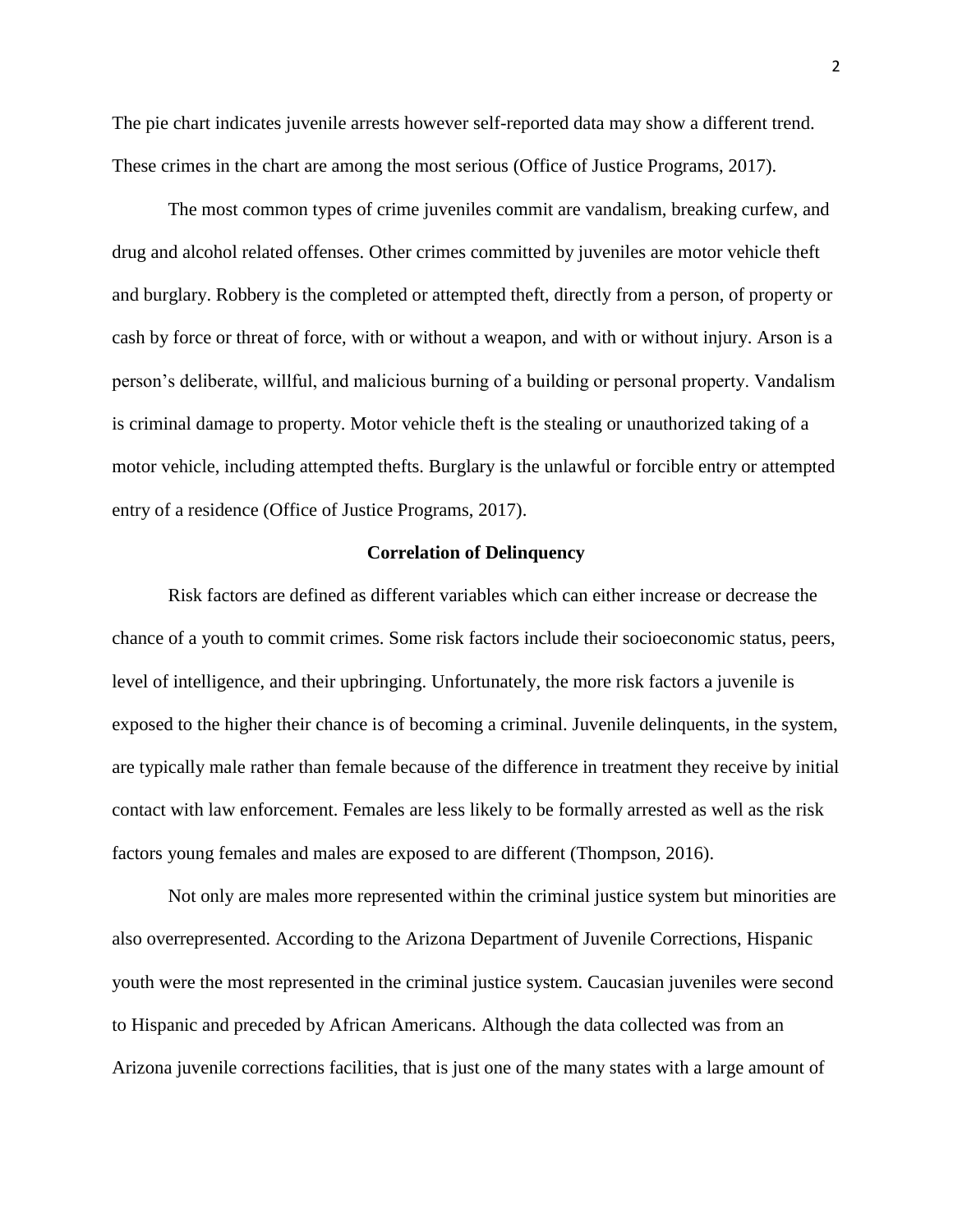youth minorities within the criminal justice system. In 1974, the Juvenile Justice and Delinquency Prevention Act was created to reduce the large gap between the amount of young minority individuals and Caucasian juveniles. The majority of juveniles who commit crimes and arrested are typically over the age of 15 (Thompson, 2016).

There have been many justifications found as reasoning to why juveniles should be treated differently from adults. Not only is there an age difference but there are also differences in characteristics between young children and adults. Some of the characteristics are "poor decision making, poor impulse control, more likely to take risks, commit crimes for excitement, and juveniles are thought to be more susceptible to peer influences and more changeable" (Farrington, 2012, p.729). There have been studies done focusing on the development of people's brains. As one grows and matures their brain does as well. It has been proven that the brain does not fully develop until the age of twenty-five. This is the age when there is a significant improvement in an individual's reasoning, impulse control, abstract thinking, planning, and anticipating consequences (Farrington, 2012).

Unfortunately, juvenile's brains are so underdeveloped that they are easily influenced. Many youths have a desire to be liked and want to fit in. They want the "cool kids" to like them and will do just about anything to be accepted by the perceived most popular group. In some instances, juveniles become delinquent because that is the method they believe will get them accepted. Therefore, some crimes are committed out of peer pressure or innocent children are conned into committing a crime (Farrington, 2012).

Data collected on brain development has led car insurance companies to have a much higher premium for young adults than adults. Along with car insurance, car rental companies have also adjusted the age in which one can rent and drive a rental car. These stipulations are a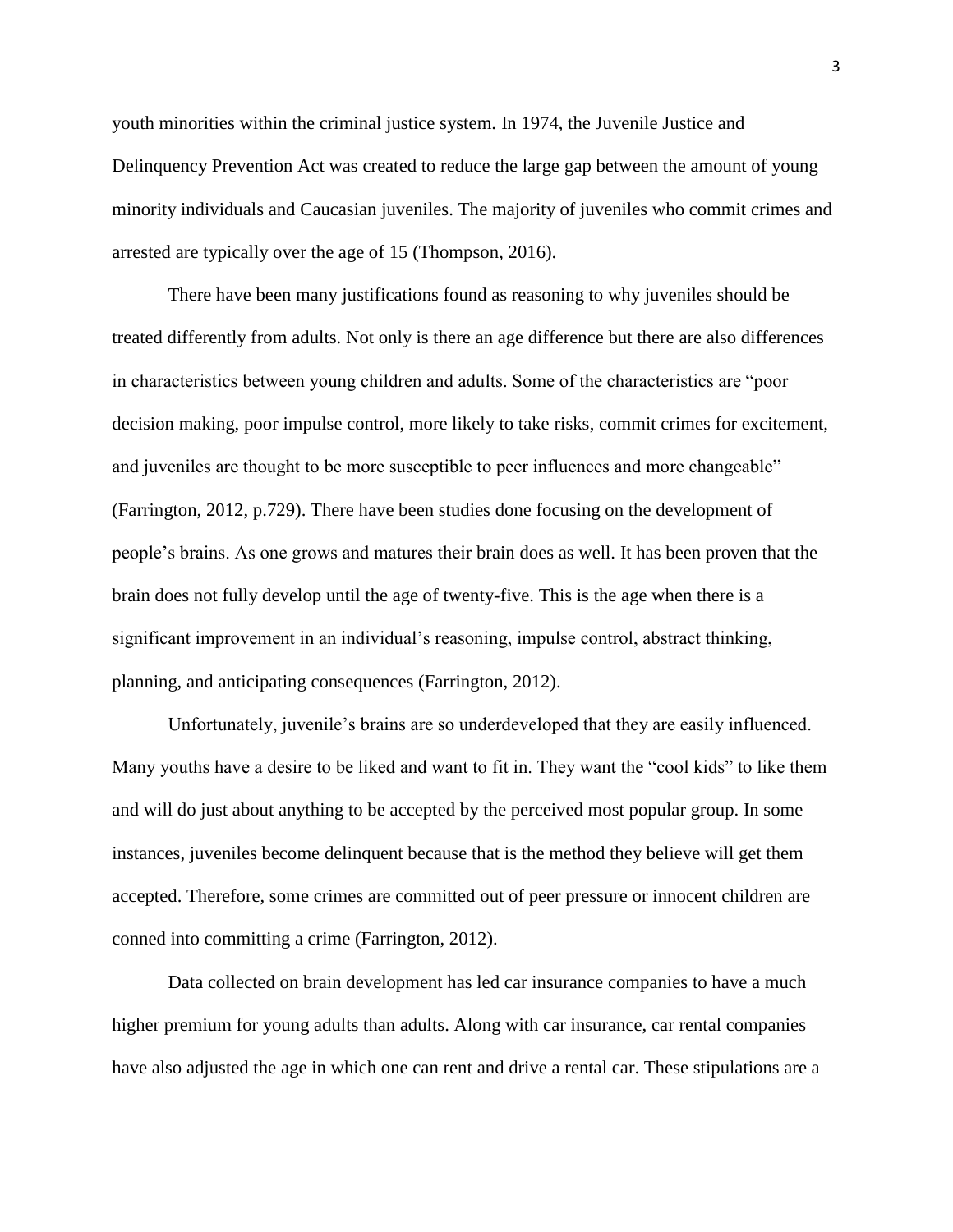result of data regarding reckless behavior being more evident in youth under the age of 25. Research has been done focusing on brain development and behavioral controls, concluding that one's cognitive functioning and maturity is not complete until the mid-20's (Farrington, 2012). Not only does scientific research prove a human brain does not fully develop until the mid-20's there is also no true scientific reasoning as to why the cut off age for an individual to be entered into adult prison or tried in adult court is 18 years of age (Loeber, 2012).

# **Court Process**

Juveniles have similar rights as adults do when it comes to the court system such as due process, the right to counsel, and waiver of counsel. There is no nationwide set of procedures and regulations when it comes to juveniles however every state has their own regulations. Not only do states have their own process but local courts may also have their own rules for juvenile proceedings. The following process being discussed will be focused on Massachusetts juvenile court proceedings for both traditional and non-traditional approaches of sentencing. In Massachusetts courts a juvenile is tried by a jury unless they, or their parent/legal guardian, sign a waiver which would result in a trial by court rather than a jury (National Juvenile Detention Center, 2014).

In the event a juvenile delinquent appears before the court without representation, the judge is able to advise the youth on their right to counsel. These young offenders, by law, can be counselled throughout their experiences within the criminal justice system. They are entitled to counsel during the initial appearance, arraignment, transfers, prosecutions, appeals, and final judgement appeals. In regards to paying for the court fees and any public assistance they may have received the court will determine whether a juvenile/parent or legal guardian are indigent. Indigent is "a level of poverty in which real hardship and deprivation are suffered and comforts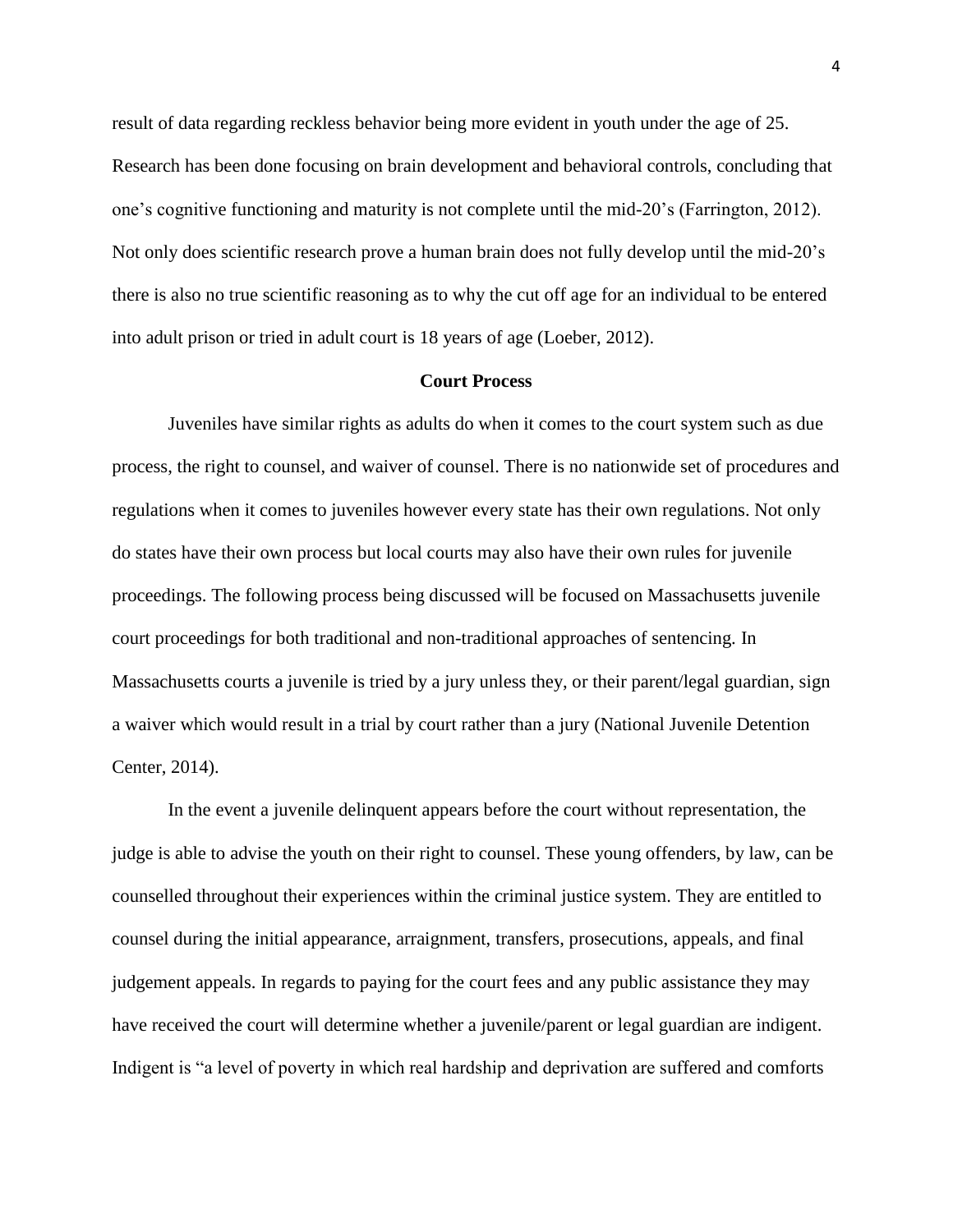of life are wholly lacking" (Merriam-Webster Dictionary, n.d.) (National Juvenile Detention Center, 2014).

# **Sentencing**

Prison is a place of survival for both the guards and prisoners. There is always a chance of dangerous activity. Studies have shown there is a lasting effect on people who have been in prison for long periods of time. Those who serve time in prison tend to come out of prison with a more criminal behavior than their behavior going into prison (Farrington, 2012).

### **Traditional**

A major pitfall for juveniles is the sense of institutionalization of either being in a detention facility or adult prison (mandatory for juveniles who had committed first or second degree murder at age 14 years of age or older). If a youth offender is not given the tools to better themselves or learn how to adjust their behavior, there will not be any improvements and their criminal record will grow (National Juvenile Detention Center, 2014).

In some cases, juveniles are sent to adult prison. As mentioned earlier, being in prison for any amount of time, for both correctional officers and inmates, has an impact on one's personality and well-being. When a youth offender is released from adult prison there is a higher chance of recidivism. Also, the future crimes they commit are more severe than if they had experienced a juvenile detention facility. These juveniles would commit future crimes at a faster pace than youth offenders released from detention facilities (Farrington, 2012).

#### **Non-Traditional**

Juvenile court has the ability to give a wide range of sentences and punishments to juveniles. The sentencing options which do not place youth in prison are called alternative sentencing (also called disposition orders or alternative sanctions). These are methods to punish a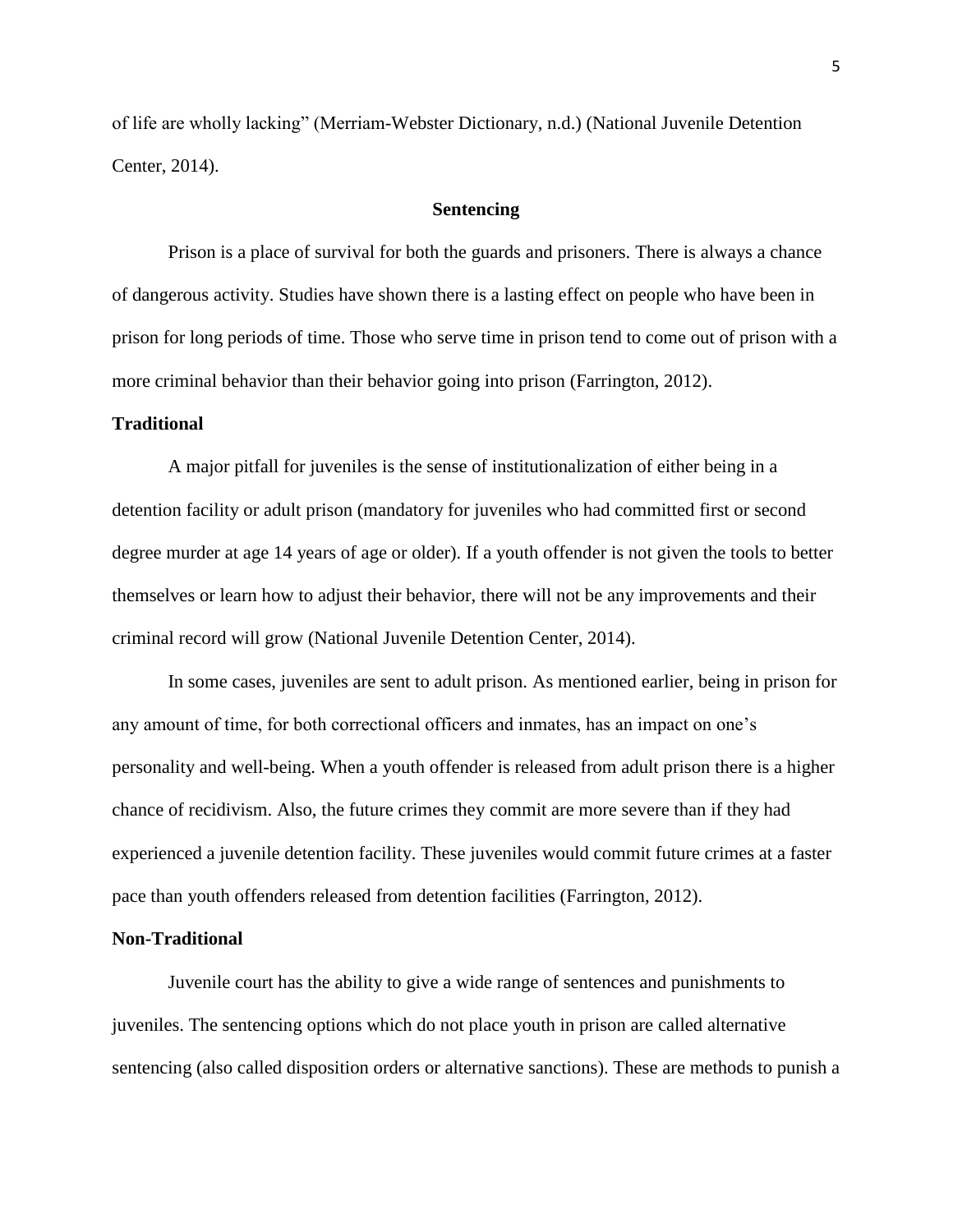youth offender in ways which will keep them a part of society such as participating in community service, probation, and day reporting. Alternative sanction focuses on low to high risk offenders and due to the nature of alternative sentencing it is normal for more than one kind of alternate sanction to be given to a single delinquent juvenile. A few different kinds of alternative sentencing will be discussed and explained. (Michon, n.d.).

Juveniles are typically either given probation (most common) or the Department of Youth Services (DYS). When an individual is sentenced to probation, they are assigned to a probation officer and the requirements and terms they must comply to are determined by the judge. However, when an individual is sentenced to a DYS commitment, they meet with a case worker. Then the case worker proceeds to determine, with the assistance on the offender's family, which placement will be most beneficial. These placements vary depending on the crime committed, the offender's history, the severity of the crime, thus the decision to be made is the level of security and the correct help the juvenile needs (O'Keefe, n.d.).

Probation or the Department of Youth Services are not the only options for judges to sentence a juvenile. Juveniles who are non-violent, not a threat to society, and meet the requirements for the specific state or county they are in can be given a disposition order. When an officer takes a juvenile into custody there are many options which can be decided. They can choose to refer them to juvenile court, adult court, or referred to a social welfare agency. When a youth offender is referred to juvenile court, the court personnel decides whether to detain, charge, or decide if the young offender is delinquent. These options are similar to adult court proceedings: bail, jail, dismissal, or prosecute. Unlike adult court proceedings, there are more people involved in the fate of a juvenile such as probation officers, defense attorneys, prosecutors, and a judge (Whitehead, 2015).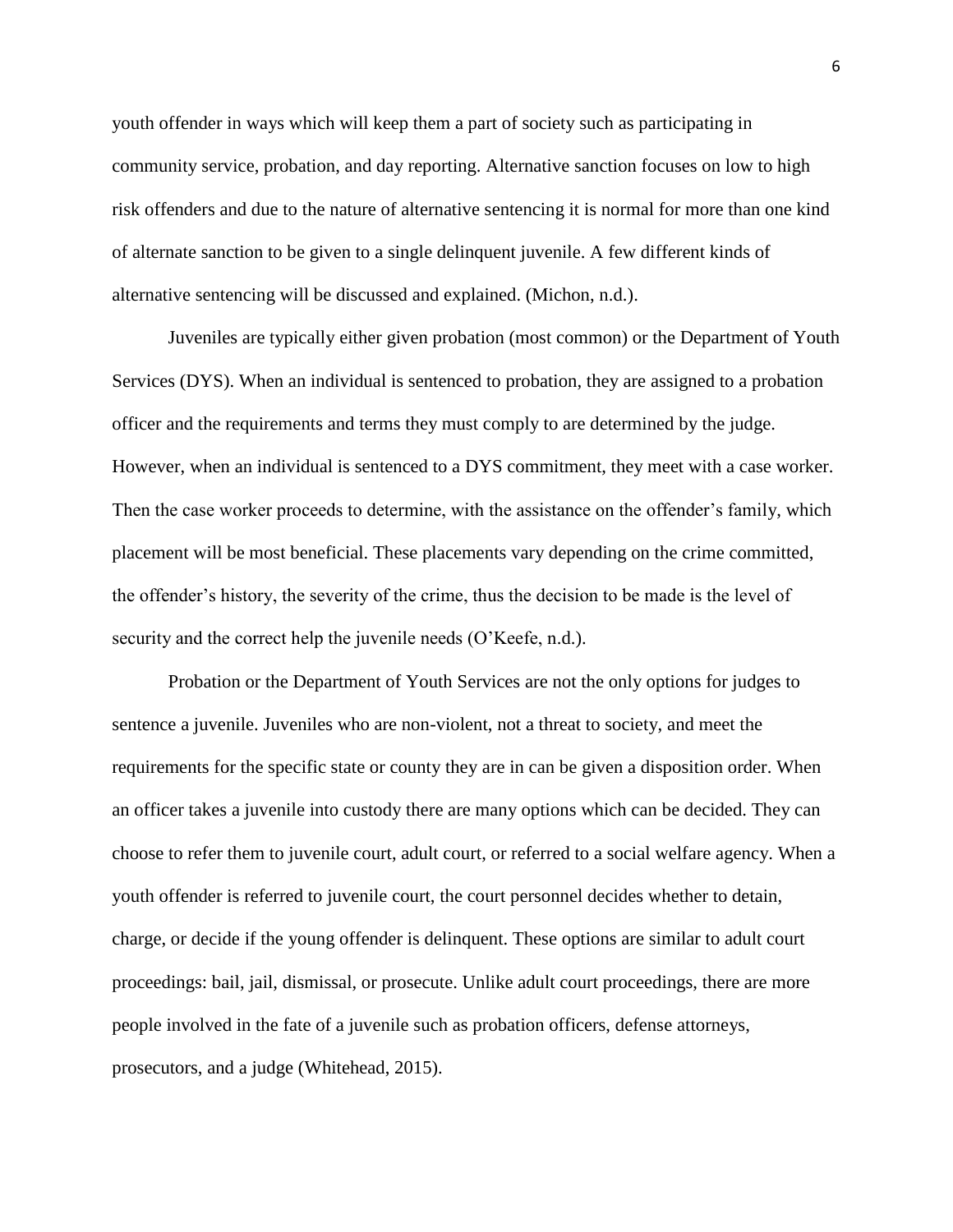If a judge and other court personnel come to a decision to refer a juvenile to alternative sanction such as home detention, remedial work, or community service they are redirecting the youth into a less isolated place from the community. A few of the advantages of alternative sentencing, especially for juveniles, is "to shield offenders from the stigma of institutionalization, help offenders avoid associating with youths who have more serious delinquent histories, and maintain positive ties between the juvenile and his or her family and community" (Austin, 2005). A juvenile given a disposition order does not experience institutionalization (which along with that is trauma from any bad experiences from a detention facility or adult prison). There is less separation from society, more specifically their family, and due to not serving prison time there is also a decreased chance they would be labelled (Austin, 2005).

In regards to recidivism and alternative sanctions, the results vary by state, program, study, and type of dispositions. Overall, there is an increase in the rate of recidivism for youth who had experienced an alternative sanction as opposed to youth who were detained or referred to adult prison. It has been found the treatment programs which included an employment or a behavioral focus were very beneficial because they not only targeted the origin of the criminal act but also helped the young offender find different outlets for their energy. A necessity for a successful stint in an alternative sentence is the placement. Every case is different as well as the circumstances, thus juveniles should be placed in an appropriate treatment program in order for their chances of reoffending to be low (Austin, 2005).

**Types of Alternative Sentencing.** House arrest, also called home confinement, is when a juvenile is restricted to their home except for activities preapproved by the judge for them to attend such as school and work. A juvenile who is given house arrest is also, typically, subject to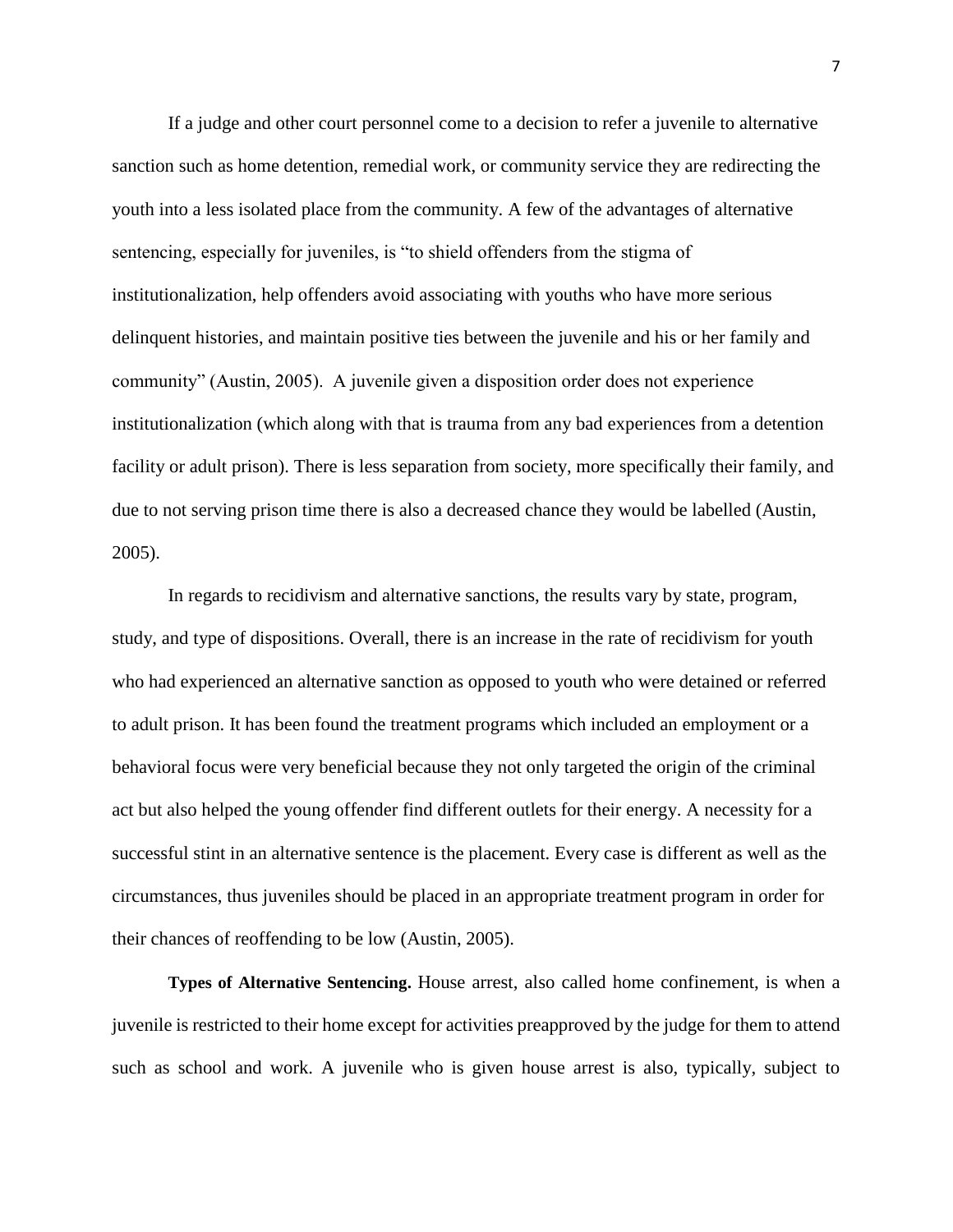electronic monitoring. One would be given an ankle or wrist bracelet which allows the judge to keep track of where the delinquent is at all times. (Jones, 2001) (Michon, n.d.).

One type of sentence which benefits the community is giving a delinquent the punishment of community service. This type of sentence is given to replace a sentence of a short time in jail. A judge will give a youth offender a project or program to volunteer at and also the amount of time they must put in in order to satisfy their sentencing. The studies on community service, in regards to recidivism rates, shows there is no significant difference in recidivism rates between those who go to prison and those who are given an alternate sentencing. However, there were other goals met. These goals would be prison diversion and saving taxpayers' money (Jones, 2001).

Sometimes juveniles commit petty crimes such as vandalism, trespassing, or disorderly conduct. These types of crime do not call for a sentencing of prison therefore monetary sanctions are given as punishment. Monetary sanctions can come in the form of fines, court fees, or restitution. Fines are financial punishments which is typically attached to convictions, for example a drug conviction can result in a fine of two thousand dollars. Court fees are given on a discretionary basis by the judge. These fees may be given to defendants to compensate prosecutor's time, charge to request a jury trial, or the cost to use a public defender (Harris, 2017).

Unlike fines and fees, restitution is money paid to the victim. These payments to the victim are to compensate on any damage done, medical expenses, or any costs which have been caused by the crime committed. Depending on the severity of damage caused by the offender of the crime the monetary fine is handled on a case by case basis. The higher the severity the larger the amount of the fine given (Harris, 2017).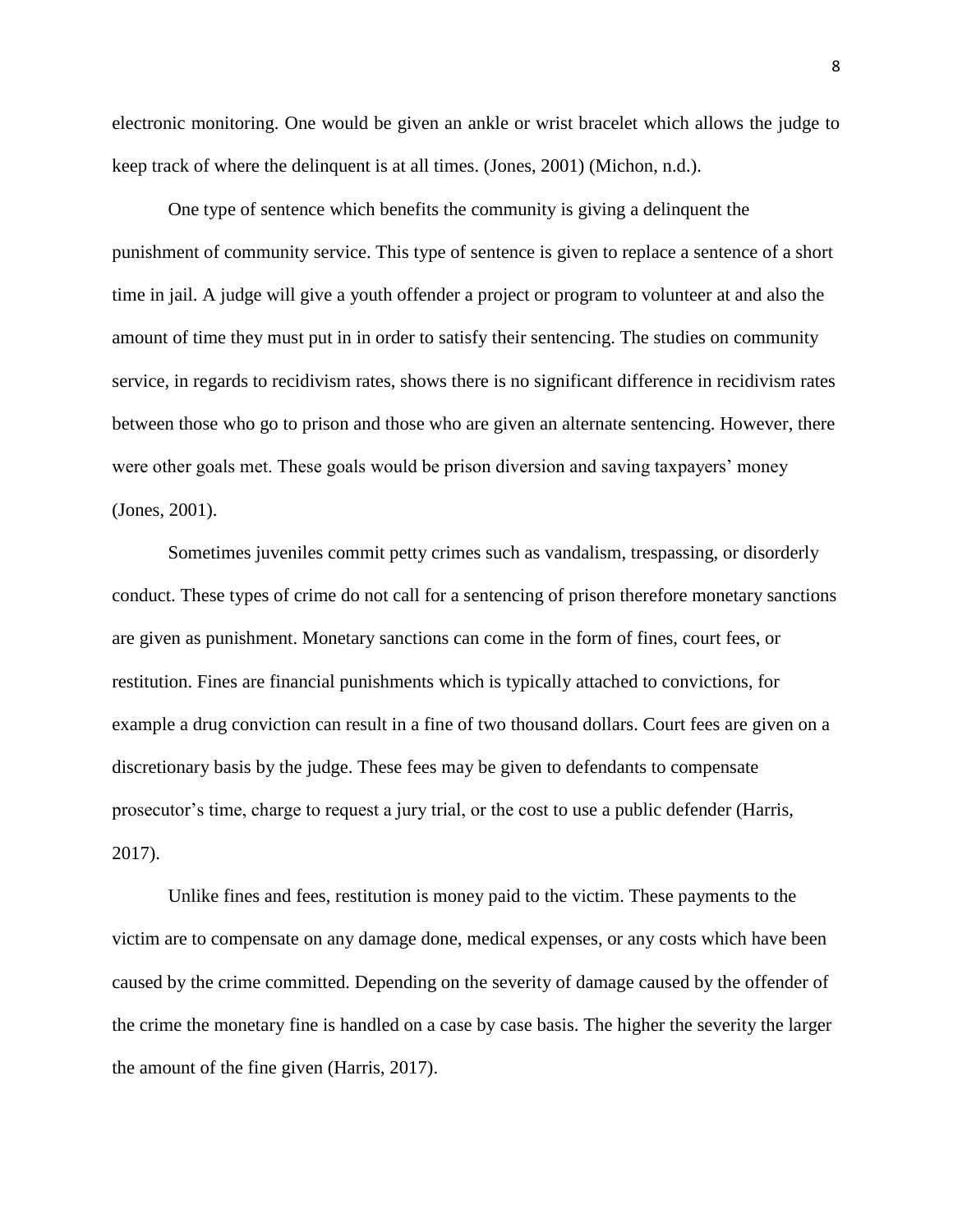There are two types of probation a juvenile offender could be sentenced to. The difference between the two kinds is the level of supervision. Intensive Supervision Probation (ISP), as the name suggests, has the most required contact with an individual's probation officer or case worker. The stipulations and requirements are different for every youth offender because intensive supervision programs differ as well as state requirements. However, the concept is the same throughout the different programs. Juveniles who are given ISP are repeat offenders, have committed serious nonviolent offenses, or was given regular probation but there was no effect on the individual (Krisberg, 1994).

ISP requires a significantly more amount of contact with a probation officer, requires a youth offender to be given more release conditions, and the consequences for breaking any probation rules is higher than probation. The purpose of ISP is to guide an offender towards a more productive and less delinquent lifestyle. Studies show this type of alternative sentencing results are either more or just as effective as incarceration in regards to recidivism. Although there is not much of a significant difference for recidivism, the community benefits more if an individual is given an ISP sentencing rather than being incarcerated. These benefits are savings on the cost of juvenile facilities, there are less juveniles in detention facilities therefore there is less of a need for construction to expand, and the youth offender is placed in an environment where they are still apart of society and must interact with others instead of being isolated from the community (Krisberg, 1994).

The lesser intense form of probation is commonly used for juveniles who are low risk or first time offenders. Unlike ISP, these juveniles are not required to interact with their probation officer as frequently nor are they subject to as many added release conditions. With a traditional probation, the court expects the juvenile's family, specifically their parents or guardians, to play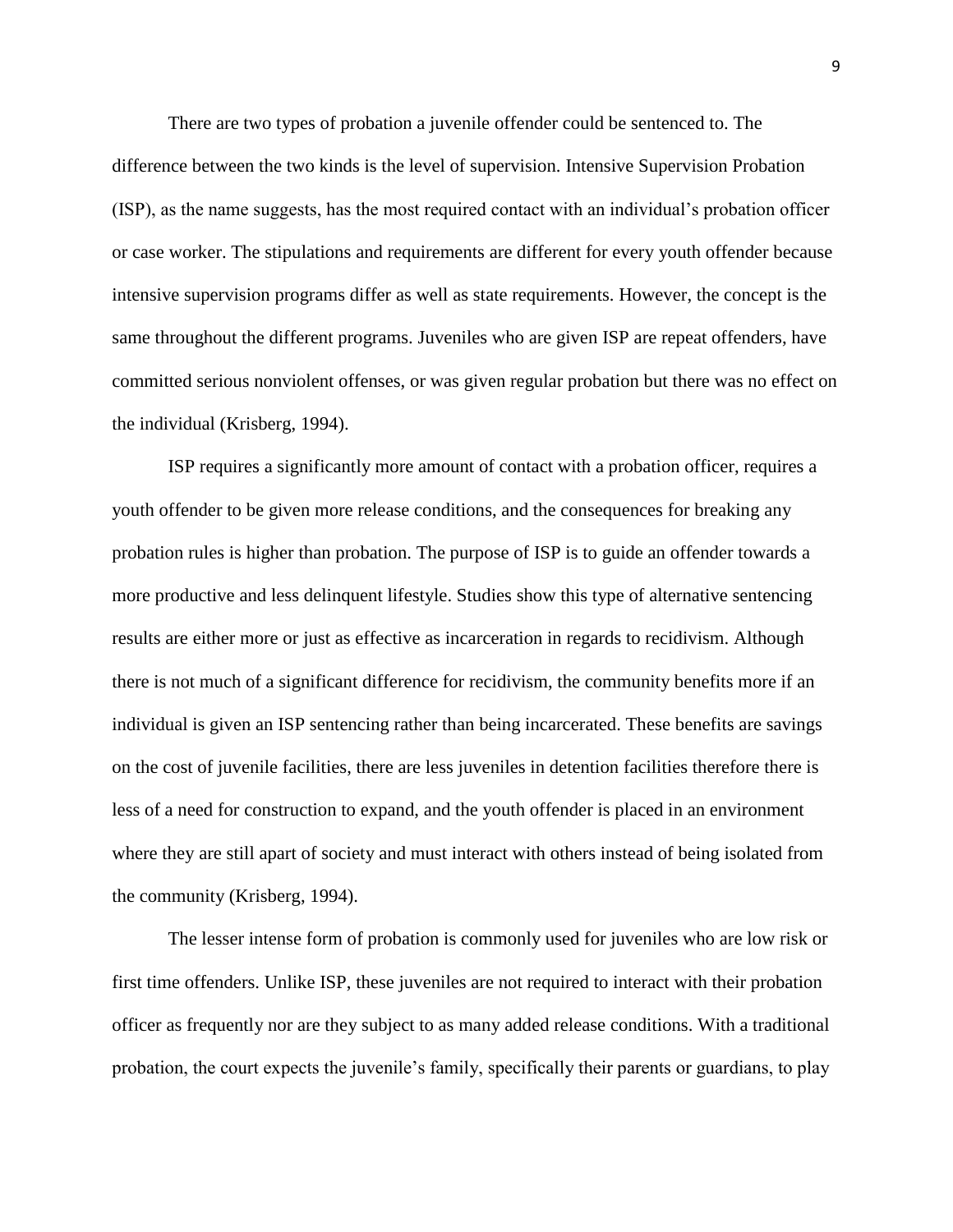an active role in their release conditions. Probation, for many young offenders, is they have limited range in freedom: they may go to school, work, and their conditions such as community service, meetings, or therapy sessions (Michon, n.d.).

Although the level of intensity in regards to supervision is different between traditional probation and intensive supervision probation, it is found that the way in which an individual's probation officer or case worker treats and handles the juvenile has a huge impact on the likeliness of their recidivism. In other words, the more respectful and the better a mentor they are, the juvenile's rate of recidivism decreases (Jones, 2001).

Some offenders are required to meet or check in with their parole officer a certain amount of times every week, the amount is decided by their supervisor. This type of disposition order is called day reporting. It is a common sentencing for offenders with alcohol or substance abuse problems. Along with mandatory checkups, these offenders are also subject to random drug testing. The length of time one is a part of this program varies as well as being combined with other disposition orders such as electronic monitoring. Research shows offenders who have been released from this type of program are twice as likely to remain crime free after their release compared to offenders who were released from a correctional facility without day reporting (Jones, 2001).

#### **Benefits**

There are many advantages to alternative sanctions which benefit more than the juvenile themselves. Along with keeping a young offender a part of society it also allows them to adjust their behavior and learn to become a productive member of society. Unfortunately, due to a young offender's age they can be easily influenced thus some of the actions they do was not their decision. As for the prison system, if more offenders are given alternative sentences there will be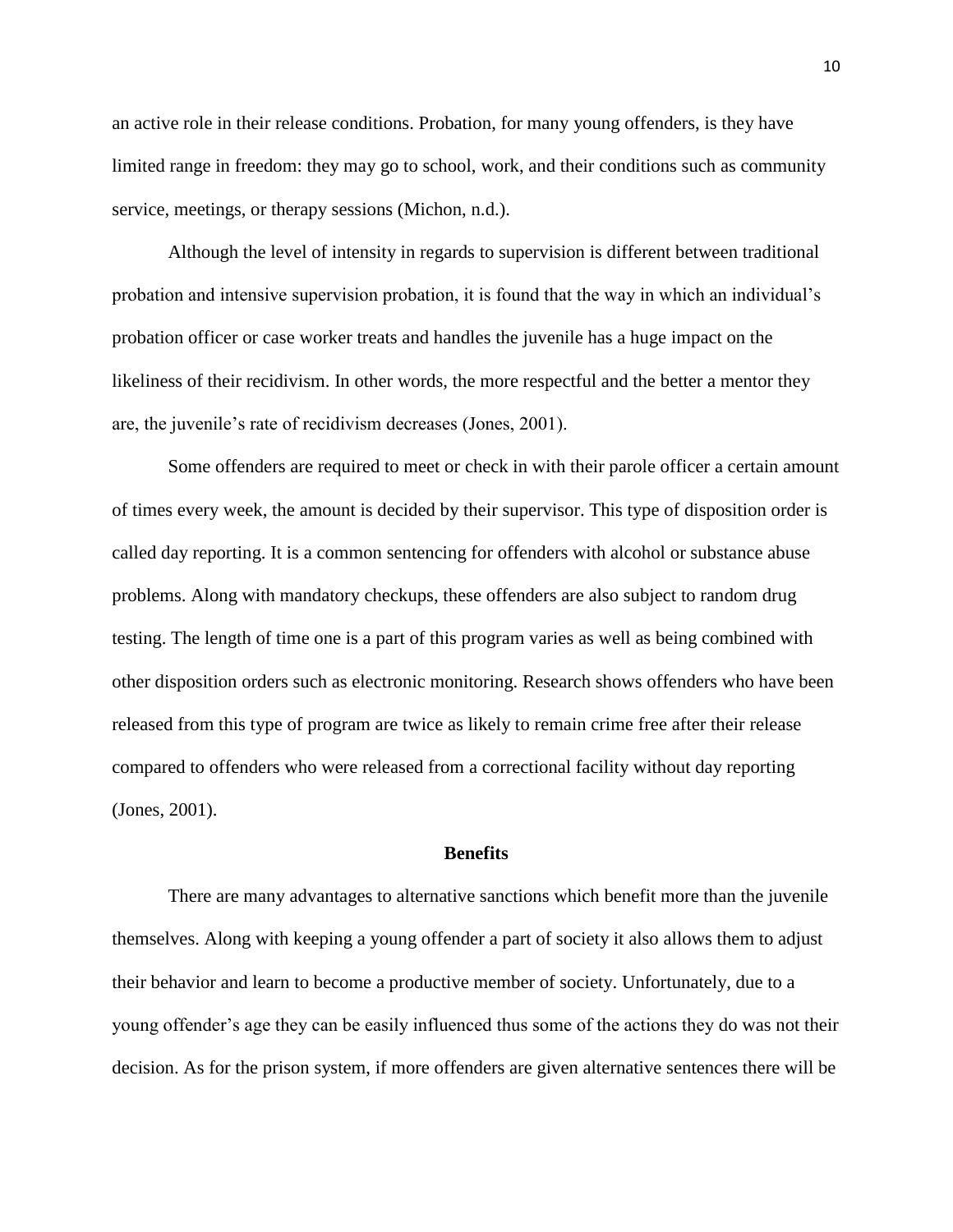less incoming inmates thus slowing down the process of overcrowding. When alternative sentences are given to offenders there are less cases on judge's dockets which take less time. Therefore, alternative sanctions not only benefit offenders but also the court system (especially judges), prisons, and the community at large.

Alternative sentencing benefits more than the juvenile, it also assists the community, the prison system, and the criminal justice system as well. Recidivism is one of the primary goals of alternative sentencing. According to the National Institute of Justice, recidivism is an offender's tendency to reoffend. An offender may relapse back into their criminal behavior regardless of their sentencing. However, there are a few alternate sanctions which decrease an offender's recidivism. Recidivism is measured by criminal acts which result in an arrest or reconviction within three years of the prisoner's release (National Institute of Justice, 2014).

There are some alternative sanctions that do not necessarily have high recidivism rates but are very advantageous in regards to other aspects of the criminal justice system. Alternative sanctions benefit juveniles in more ways than not sending a young offender to prison. They do not have a record of going to prison thus giving them less of a chance of being labeled as an exinmate. Alternative sentences can direct youth to a better path of life. In some cases, juvenile offenders come into contact with people or mentors who change the course of their life for the better. However, in prison this would not be a possibility. These young offenders have a future ahead of them and with a criminal record (specifically prison time under their belt) can be detrimental to their future in regards to careers and education (Farrington, 2012).

As mentioned earlier, prisons also receive benefits from disposition orders. For example, if an offender is given a different punishment other than prison there is at least one less offender heading to incarceration. Thus, decreasing the issue of overcrowded prisons. Another benefit in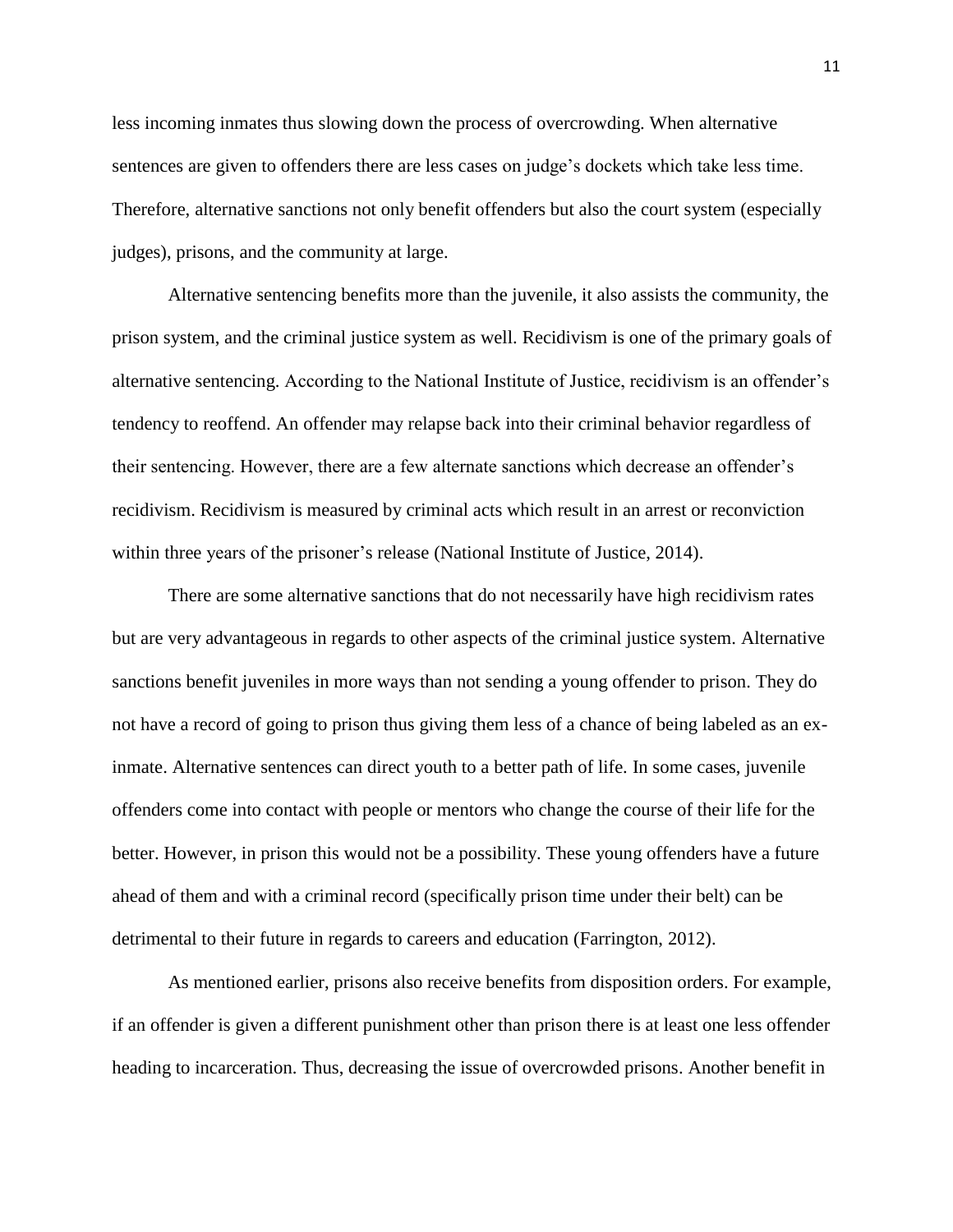regards to prisons is alternative sentencing cuts the cost to state and federal corrections system. Prison diversion causes less money to have to be put into the prison system due to the fact that less offenders are being sentenced to prison. Prisons benefit very much from prison diversion programs because not only are there less offenders being sent to prison, it also saves tax payer money (Families Against Mandatory Minimums, 2011).

| Secure placement                       | <b>\$426</b>                                                                                                                                                                                                                                                         |
|----------------------------------------|----------------------------------------------------------------------------------------------------------------------------------------------------------------------------------------------------------------------------------------------------------------------|
| Intensive multiagency<br>group care    | \$180                                                                                                                                                                                                                                                                |
| Wilderness camp                        | \$111                                                                                                                                                                                                                                                                |
| Therapeutic foster care                | \$105                                                                                                                                                                                                                                                                |
| Intermediate<br>multiagency group care | \$83                                                                                                                                                                                                                                                                 |
| Intensive probation                    | \$13                                                                                                                                                                                                                                                                 |
| Regular probation                      | I S6                                                                                                                                                                                                                                                                 |
| counseling and other support services. | Note: All cost figures are based on facility or program capacity and include personnel, operations, education, treatment, and some<br>administrative costs. Figures are rounded to the nearest dollar. Wilderness camps provide youth with outdoor skills along with |
|                                        | Source: South Carolina Department of Juvenile Justice                                                                                                                                                                                                                |
| C 2015 The Pew Charitable Trusts       |                                                                                                                                                                                                                                                                      |

*Figure 2.* Daily cost at secure juvenile facilities compared to other sanctions (2015).

(The PEW Charitable Trust, 2015)

The community benefits as well from alternative sentencing. However, this depends on the type of disposition order a young offender is sentenced to. When an individual is given community service, this benefits the community by having an individual volunteering their time (although it

is required) to assist in any way they can. Another benefit is there is an increase in safety which may sound contradictive. A juvenile serving their time while still being included in the community is less of a threat when are released from their disposition order because prison did not alter their behavior. When offenders are released from prison or a juvenile detention facility they are more likely to reoffend in a short time period from their release date. However, alternative sentences focus on resolving the "why" a person commits crimes which in the long run creates a safer environment for the community (Families Against Mandatory Minimums, 2011).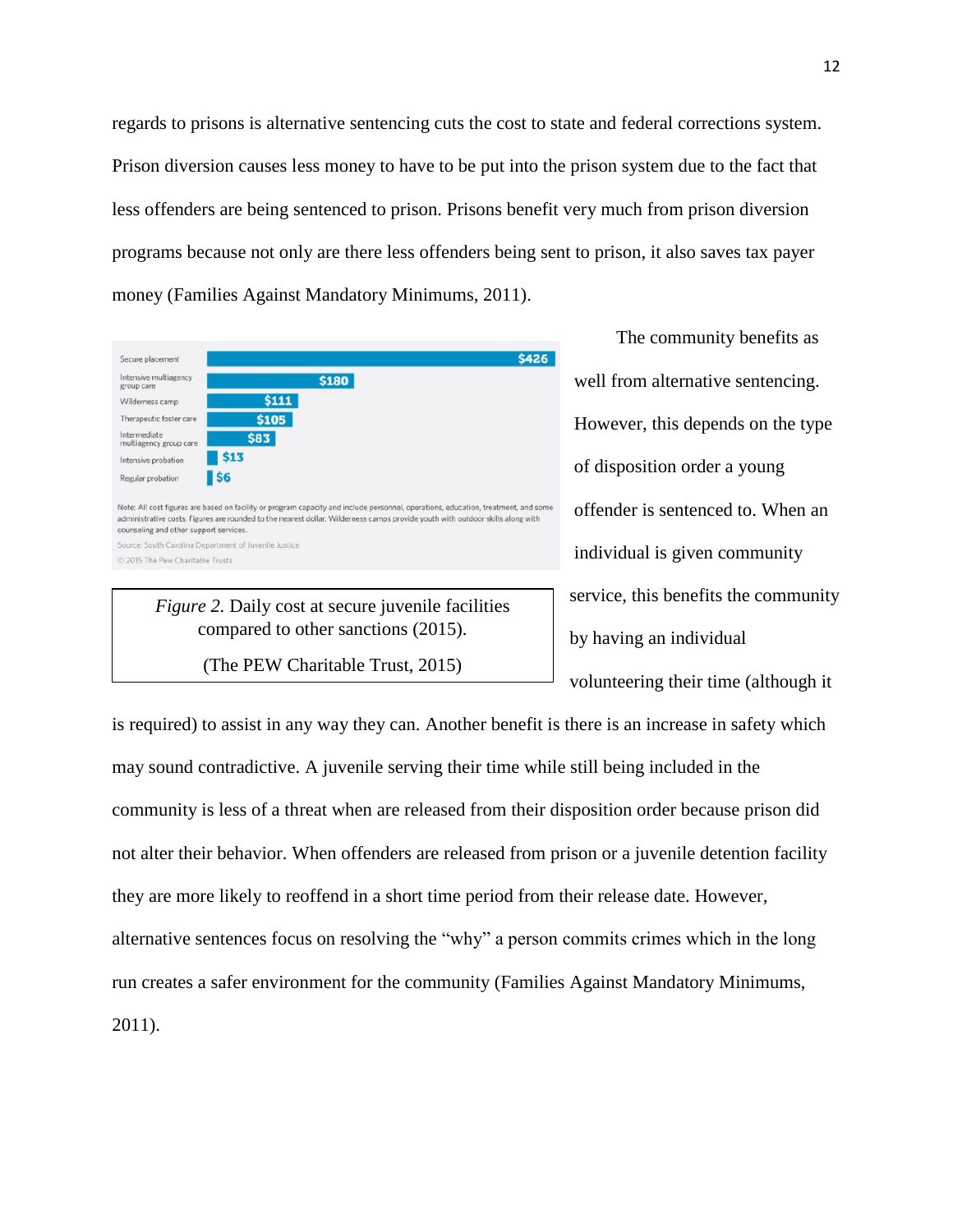In regards to the cost of prison as opposed to alternative sanctions, the latter saves the community (the taxpayers) money because there is less of a need to put more money into prisons or juvenile detention facilities. According to Justice Policy Institute, taxpayers spend about 5.7 billion dollars a year imprisoning youth offenders while alternative sanctions cost much less. States have been looking over their programs regarding juveniles and the criminal justice system. They are altering the pathway of their funds and putting more money into alternative sanctions for juveniles rather than putting money into residential facilities or other forms of youth lock up (Justice Policy Institute, 2009).

There are different paths an individual could go through the criminal justice system. When juveniles are given disposition orders this allows for more violent cases be handled with better care. The court system and judges benefit from alternative sanctions by having smaller caseloads, a judge's docket is not overwhelming large, and court personnel are able to focus more attention on serious cases. Disposition orders include many different kinds of sentencing options which allows judges to make decisions to benefit the offender in a more appropriate way (Families Against Mandatory Minimums, 2011).

#### **Other Countries**

It had been previously mentioned there is no true reason for the cut off age for a young offender to be treated is 18, in other countries this does not hold true. In Germany and Austria, no juvenile under the age of 18 can be tried as an adult. These two countries also, with discretionary decisions made by the authorities, allow young adults between the ages of 18 to 20 be tried and treated as juveniles. This decision is based on factors such as their maturity is that of a juvenile and the crime was spontaneous or unplanned. Although the age of juveniles is higher than the United States, these countries have significantly longer maximum sentences for youth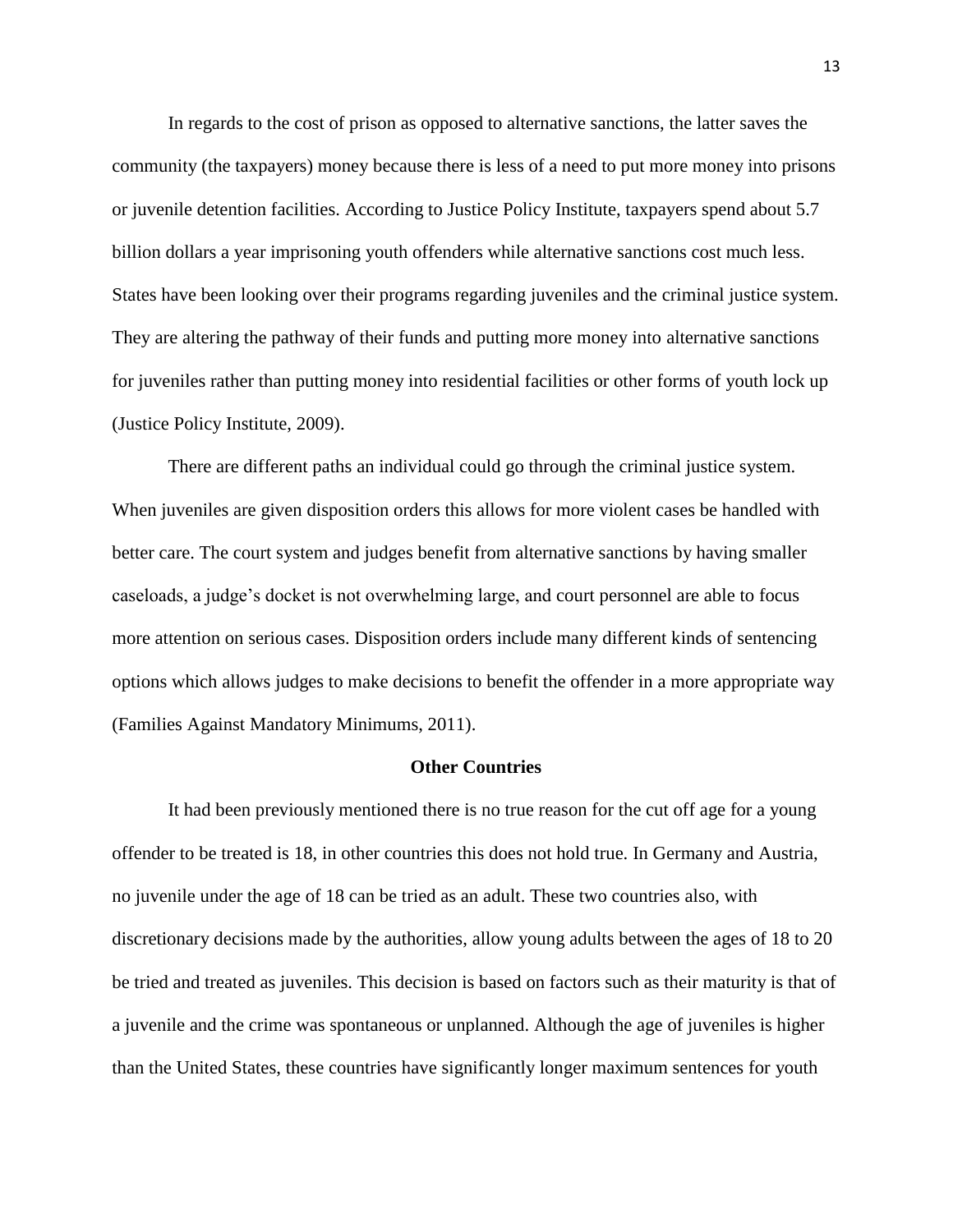under the age of 18: Austria is 15 years and Germany is 10 years. In Switzerland, young adults can be tried as a juvenile until the age of 25. Sweden's court proceedings allow youth mitigation to be utilized until an individual is 21. Another country which views young adults under the age of 21 as juveniles, within their court system (Farrington, 2012).

Many countries have altered their laws to accommodate the data which shows there is a scientific difference in behavior for young adults. The International Association of Penal Law in had passed a resolution in 2004 which stated "the applicability of the special provisions for offending by juveniles could be extended up to the age of 25" (Farrington, 2012). There are many programs, commissions, and alliances which are researching and trying to change laws regarding juveniles, how the government sees individuals between the ages of 18 to 25, and using the results of scientific research about brain development (Farrington, 2012).

#### **Conclusion**

Unlike adults, juveniles' court documents and records can be expunged, or erased completely, once the individual turns 18 years of age. After a young offender is released from any type of sentencing they had received there is a label on them. These labels are very unfortunate for juveniles. When an individual is labeled as having a criminal record, there are fewer opportunities for them in regards to a higher education or possible employments. Studies have shown that youths that transition from a facility back to society without any type of reentry program are more likely to reoffend and in a shorter period of time. However, juveniles who were involved in school, activities, or other programs were less likely to reoffend and stay committed to the program they were involved in (Grigorenko, 2016).

There was a focus on misdemeanor and petty crimes in this thesis. Unfortunately, there are juveniles and youth offenders who commit the most heinous and felony crimes such as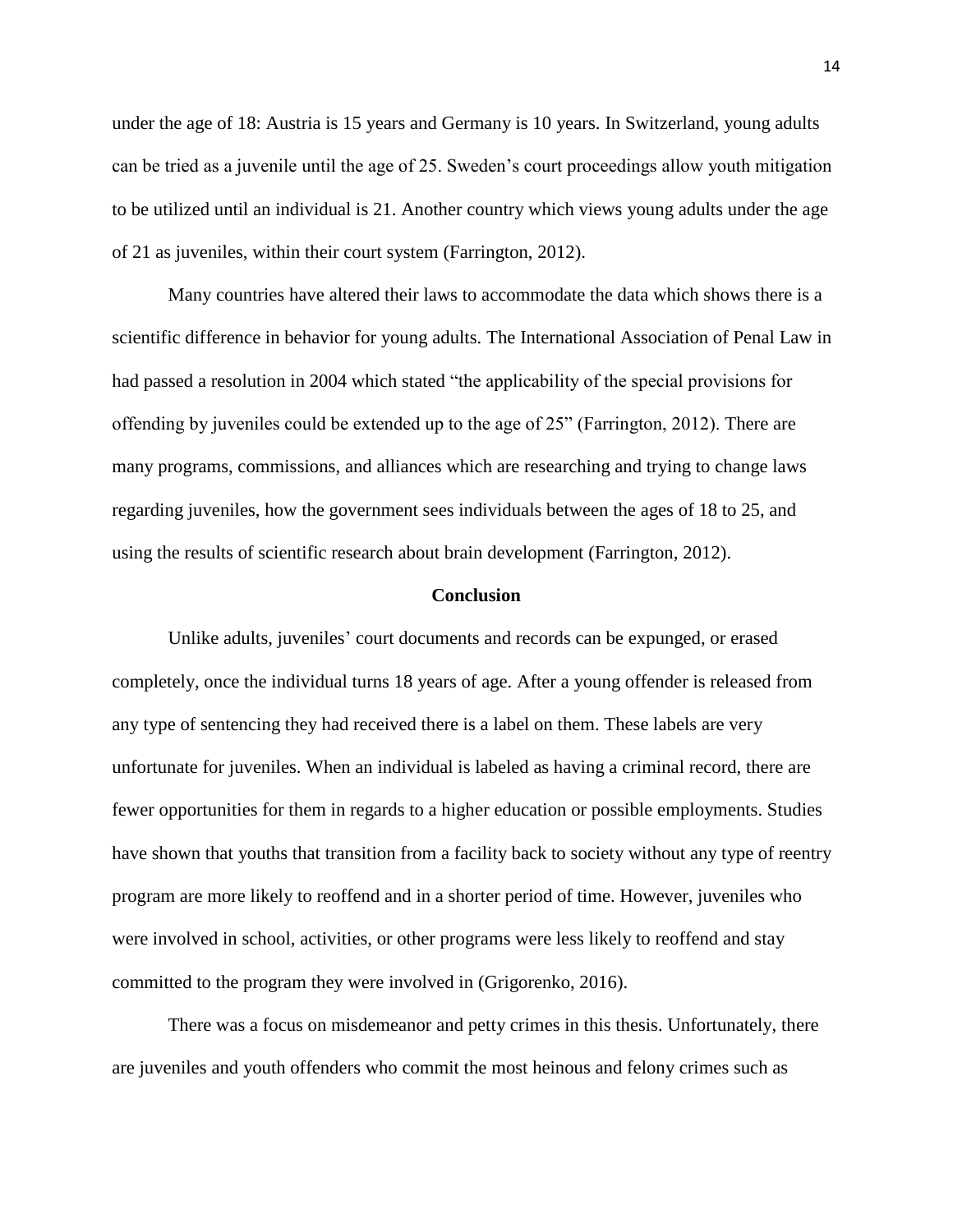homicide. Therefore, alternative sentencing is not for everyone nor should it be given to every young offender. In some cases, prison or juvenile facilities are the best place for a young violent offender. For cases like these, it is in the best interest of the offender to be behind bars due to their inability to change. There are stipulations for alternative sentencing which is how the decision of an offender's sentencing is made.

This is a literature review and there had been no data collected for this research. It is purely based on peer-reviewed journal articles and texts. Not every article regarding juveniles, sentencing, or benefits of alternative sentencing had been read or used. Thus, there is more information out there.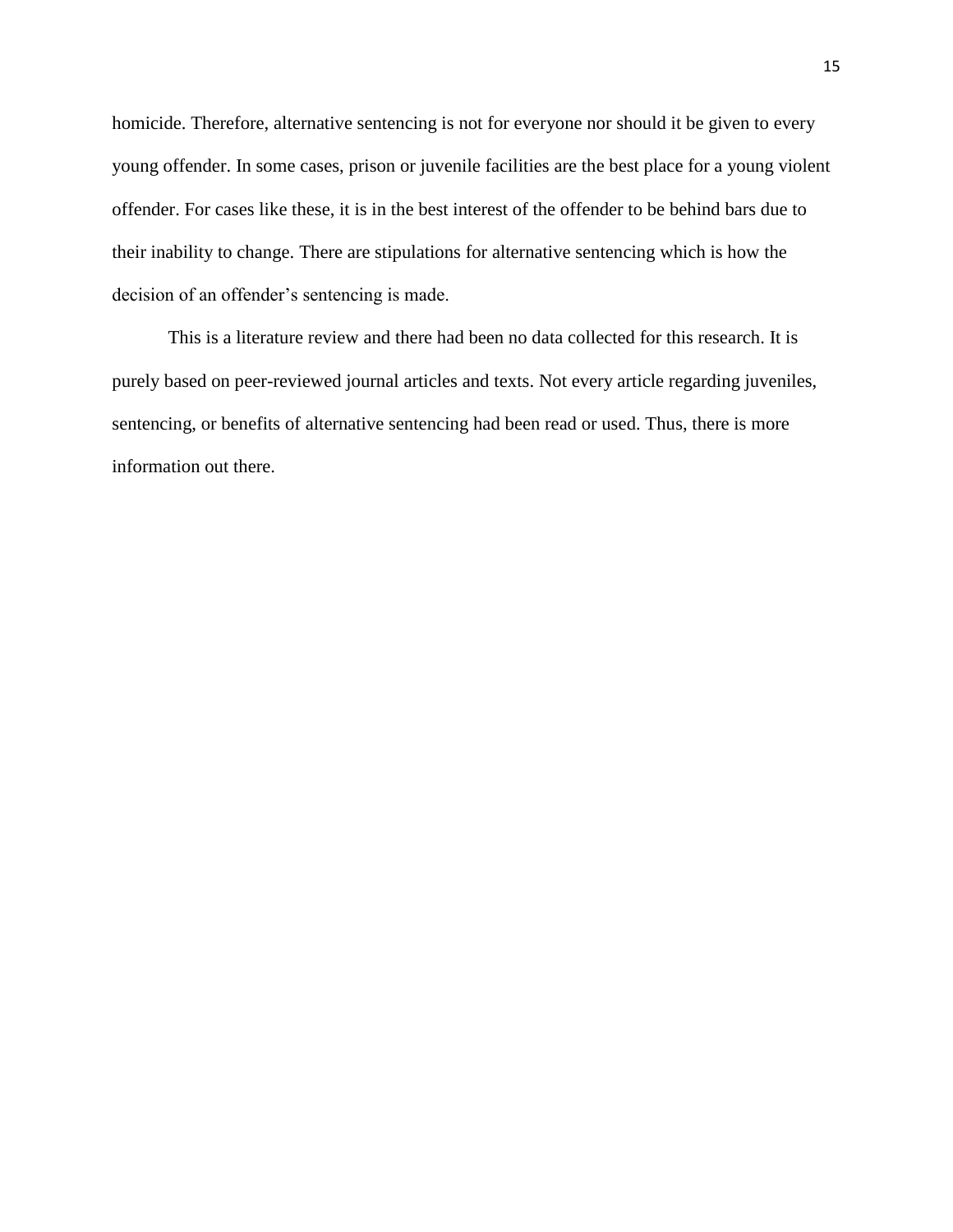### References

- Austin, James F., Kelly Dedel Johnson, and Ronald John Weitzer. 2005. Alternatives to the Secure Detention and Confinement of Juvenile Offenders. Washington, D.C.: U.S. Department of Justice.
- Families Against Mandatory Minimums. (2011, July 8). Alternatives to Incarceration in A Nutshell. Retrieved December 1, 2017, from http://famm.org/wpcontent/uploads/2013/08/FS-Alternatives-in-a-Nutshell-7.8.pdf
- Farrington, D. P., Loeber, R. and Howell, J. C. (2012), Young Adult Offenders. Criminology & Public Policy, 11: 729–750. doi:10.1111/j.1745-9133.2012.00842.x
- Gottesman, D., & Schwarz, S. W. (2011, July 12). Juvenile Justice in the U.S.: Facts for Policymakers. Retrieved December 08, 2017, from http://www.nccp.org/publications/pub\_1038.html
- Grigorenko, E. L. (Ed.). (2016). Handbook of Juvenile Forensic Psychology and Psychiatry. New York, NY: Springer-Verlag New York.
- Harris, A. (2017, June 08). Fines and Monetary Sanctions. Retrieved October 18, 2017, from http://criminology.oxfordre.com/view/10.1093/acrefore/9780190264079.001.0001/acrefo re-9780190264079-e-228
- Jones, G., & Connolley, M. (2001, September). Prison vs. Alternative Sanctions: Trying to Compare Recidivism Rates. Retrieved March 29, 2017, from <http://sentencing.nj.gov/downloads/pdf/articles/alternative1.pdf>
- Justice Policy Institute. (2009, May). The Costs of Confinement: Why Good Juvenile Justice Policies Make Good Fiscal Sense. Retrieved December 1, 2017, from http://www.justicepolicy.org/images/upload/09\_05\_rep\_costsofconfinement\_jj\_ps.pdf
- Krisberg, B., Neuenfeldt, D., Wiebush, R., & Rodriguez, O. (1994). Juvenile Intensive Supervision: Planning guide. Program Summary. Juvenile Justice and Delinquency Prevention, 1-76. Retrieved November 29, 2017, from [https://www.ncjrs.gov/pdffiles/juvsu.pdf.](https://www.ncjrs.gov/pdffiles/juvsu.pdf)
- Loeber, R. (2012). Persisters and Desisters in Crime from Adolescence into Adulthood: Explanation, Prevention, And Punishment. Burlington, VT: Ashgate Publishing.
- Merriam Webster Dictionary. (n.d.). Indigence. Retrieved December 01, 2017, from https://www.merriamwebster.com/dictionary/indigence?utm\_campaign=sd&utm\_mediu m=serp&utm\_source=jsonld